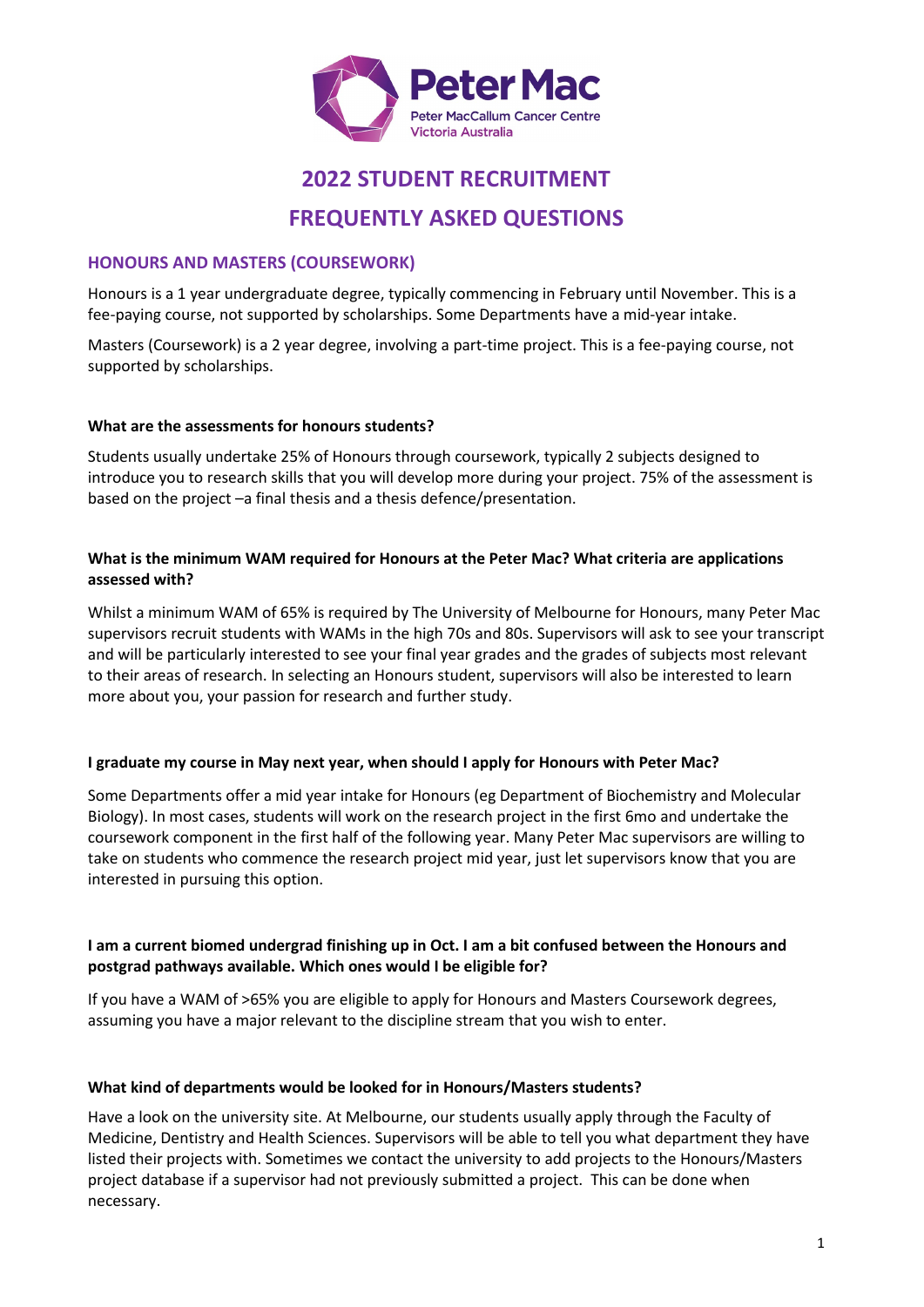

Most of our Peter Mac Honours and Masters Coursework students are enrolled through the Department of Clinical Pathology OR the Department of Biochemistry and Molecular Biology. We contact other departments when students with different backgrounds are interested in projects with our supervisors (eg Health Sciences, Biosciences, etc).

#### **Can you do research if you have a Masters?**

If you have a completed a Masters, you are eligible to apply for work as a Research Assistant. Your experience in your Masters project and extra coursework knowledge will be a help.

If you want to do a PhD after a masters, the marks for your Masters degree will be considered when assessing university eligibility. If you completed a 2 year Masters, they will look at both years of the Masters; if it is a one-year masters, that will be considered to be equal to an Honours degree, and they will consider your Masters year and the final year of your undergraduate degree when assessing your eligibility.

#### **Do students who complete their Masters generally go on to complete their PhD within the same lab or team?**

If a student does well in their Masters by Coursework degree, they may be eligible to apply for entry in to the PhD (whether that be in the same lab or another lab). If your Masters Coursework degree is a 2 year degree, UoM will use your Masters marks (not your undergraduate marks) when assessing your application for candidature and scholarships. If your undergraduate and/or Honours marks are not high enough for PhD candidature, undertaking a Masters is a good way to wipe the slate clean and work towards a higher mark. If you score >80 in Masters you will be eligible for PhD candidature, marks in the high 80s are typically required for scholarships.

# **What is the judging/selection process for the Nicole Lundie Honours Award?**

*This Peter Mac award is made in memory of Nicole Lundie who was a Summer and Honours student at Peter Mac before she passed away during the 1st year of her PhD.*

This Prize is awarded annually to the most outstanding Honours student who has completed their research project at Peter Mac in the preceding year (from any university). Eligible applicants are invited to submit an application.

Applicants submit an application form that includes a reference and an evaluation of their research development from the Supervisors. Applicants are assessed on their development as researchers throughout their Honours year, their initiative and commitment to research, their passion for science and their academic excellence. It is not just about marks – it is the whole package! The selection committee attends a special Peter Mac Honours talks session where ALL our Honours students present summaries of their projects. This gives the committee an opportunity to gain a feeling for how engaged the students were with their project, and to ask questions that help them understand the student's passion for and ability to communicate their work.

A special Lundie Prize presentation event is held each year (early December) where the awardee(s) present a summary of their project to the audience that includes members of the Lundie family and the Geelong Breakfast Lions Club who support this award.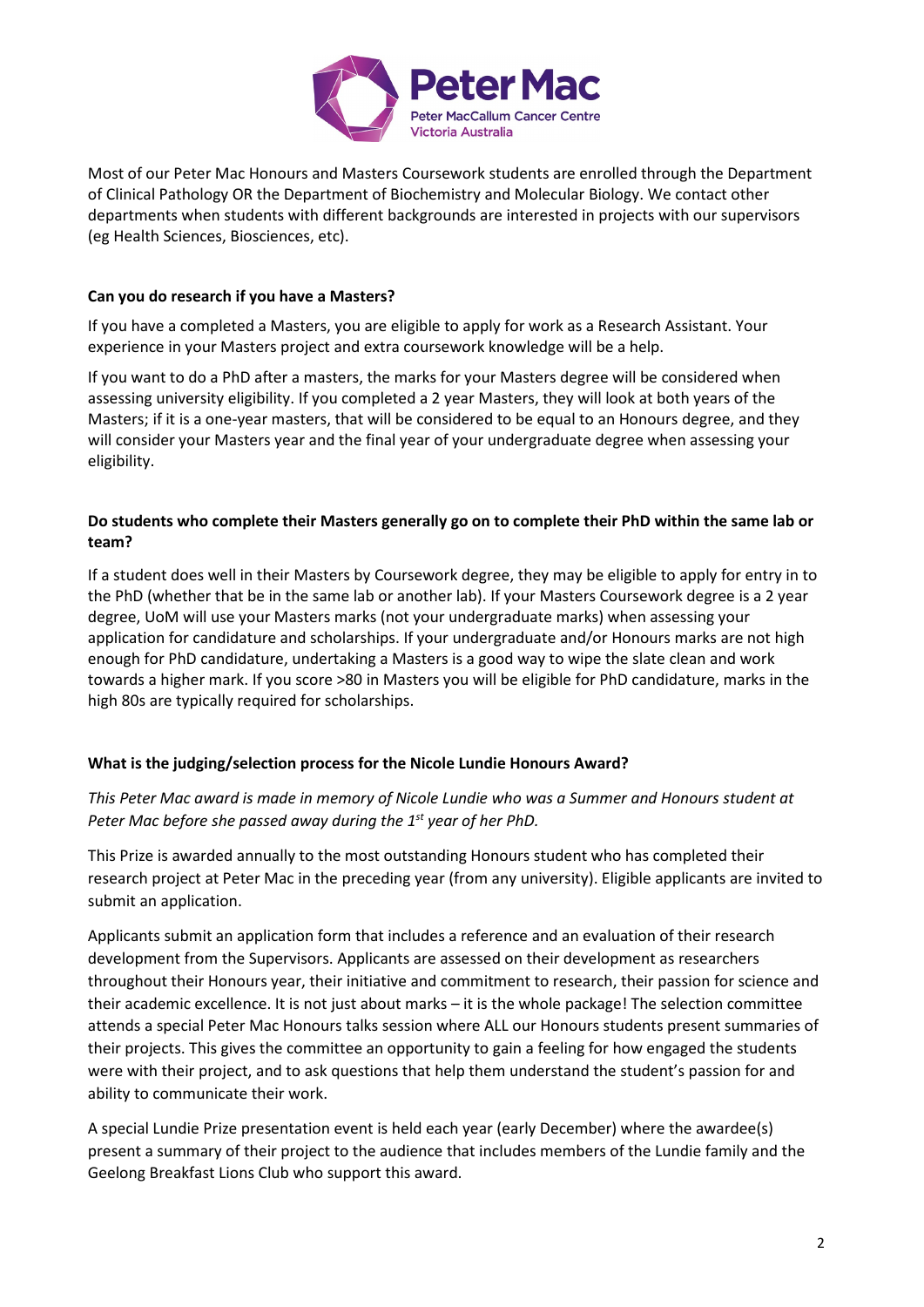

In a normal year, applications are due in early November, after all formal university assessment requirements are completed. Due to the impact of COVID restrictions on project progress, the 2020 selection process we will be delayed until early 2021 due to the delayed completion date for some students.

#### **How can I best approach doing a MD and Honours?**

It is not possible to do Honours and undertake a MD at the same time as both are full time degrees. Nearly all medical degrees are now postgraduate – and it is not possible to simultaneously undertake an undergraduate and a postgraduate degree.

Many students undertake Honours before entering a postgraduate medical degree. Most medical degrees (undergraduate or postgraduate) include a research component during the degree.

#### **Given the prerequisites for each research project, would a Bachelor of Health Sciences suffice as a prerequisite course compared to a degree in biomedical sciences?**

Students can apply for Honours or Masters Coursework degrees from any type of Bachelor degree, as long as that degree is relevant to their research interest. Most students have completed a degree that is science related, with many different names for the programs across different universities, including (but not limited to): Science, Biomedical Science, Biotechnology, Health Sciences, Psychology etc.

Supervisors and the university look at the academic grades and the specific subjects undertaken as part of your undergraduate degree to decide if you will be prepared for the project and any related coursework.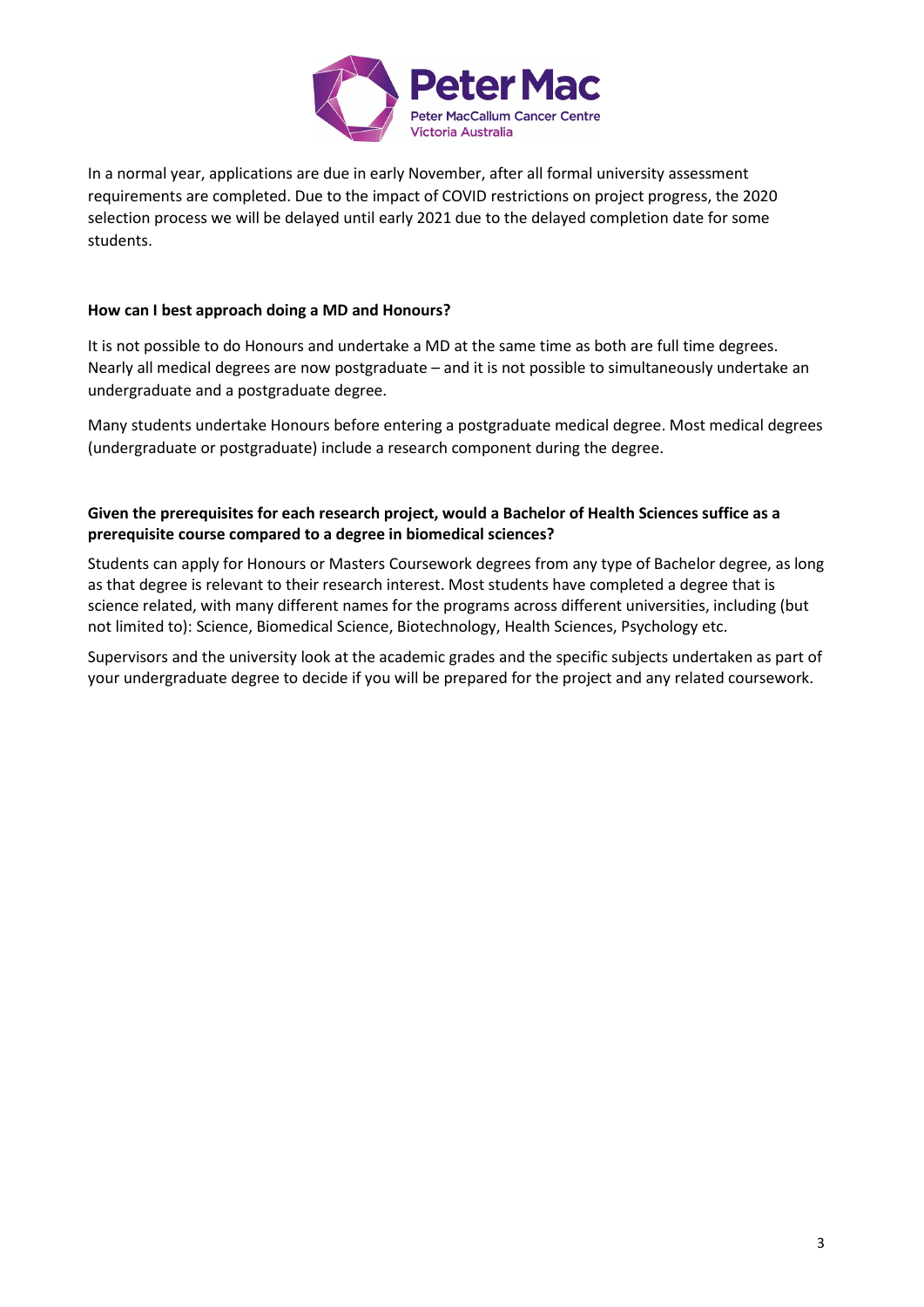

# **PhD AND MASTER OF PHILOSOPHY (MPhil)**

Both the PhD and the MPhil have the same entry requirements at the University.

The PhD is 3.0-4.0 years, and the MPhil takes 1.5-2.0 years.

Both degrees require an academic level of H1 (or equivalent - related to experience and previous research output) for eligibility for both candidature and scholarships.

All PhD and MPhil students are required to be supported by a scholarship that will pay your living expenses throughout your degree. This is particularly important for International students, as you will then be awarded a fee-waiver scholarship by the university to match your living-allowance scholarship.

All postgraduate research students should apply for a university scholarship. If you have any other sources of funding (eg from your government, a philanthropic organisation etc) you can also apply for other scholarships.

#### **If your graduation for your honours year has been delayed due to coronavirus, how will that affect your application for 2021 PHD candidature? Especially if your program won't finish until early 2021?**

All universities are aware of the impact of the coronavirus restrictions on Honours in 2020. The Universities will wait for Honours results to be finalised when considering scholarship rounds.

It is important to apply for the PhD in Round 1 on 31 October. You are applying to commence your PhD at any time in 2021 (typically between 1 February and 31 October).

# **For PhD, what should I do to get an admission at Peter Mac**

Read our information online, and the information below in *Finding a Project*.

The first step is to find a project and supervisor at Peter Mac.

You then apply to a university for candidature and a scholarship. Your future supervisor must support you in that application.

You will need to look at the university websites to find out the specific requirements for the university, however they will all have similar expectations:

- H1 equivalence for entry into a PhD
- Need to be competitive for a university scholarship
- Support of a supervisor for a project

Check the University website for the scholarship application dates. All universities have the same date for local student applications: 31 October. Some universities have a different date for International applications.

'Local' students are Australian or New Zealand citizens or with Permanent Residence (PR) in Australia.

The majority of Peter Mac PhD students enrol through the Sir Peter MacCallum Department of Oncology at the University of Melbourne. The closing date for Round 1 scholarship applications at the University of Melbourne for both local and international students is 31 October, to commence a project at any time in the following year.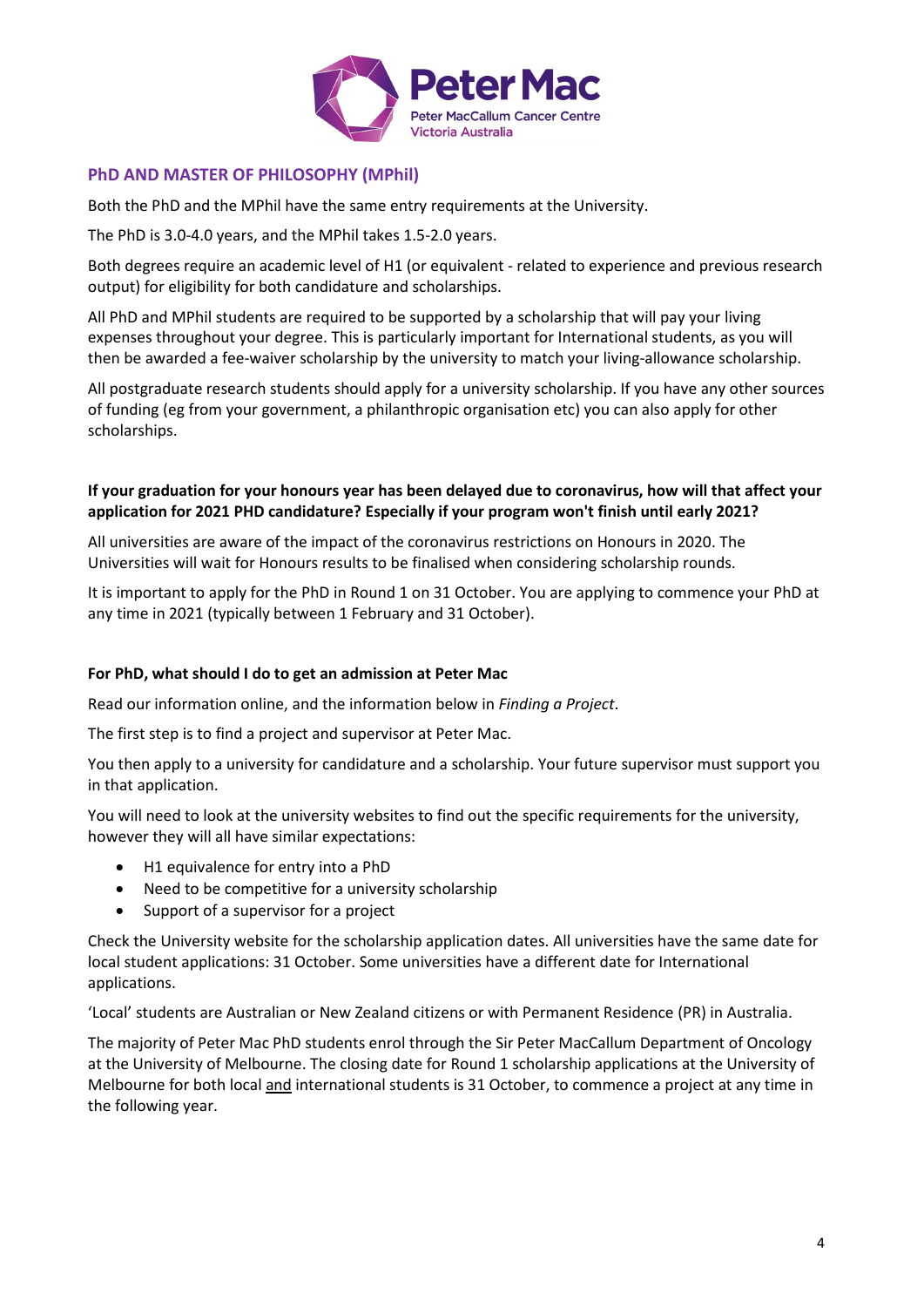

#### **What is the process/how difficult is it to get funding to do a Masters as an international student?**

Students wishing to undertake a Masters of Philosophy/Master of Research (different name, same sort of program) can apply for scholarships via the same mechanism as students undertaking a PhD (See above). Round 1 applications are due on 31<sup>st</sup> October each year. Scholarships are very competitive.

There are few (if any) scholarships/funding options to support Masters Coursework students – this is a fee-paying course.

#### **How feasible is it for a person from industry to get into a PhD position in Peter Mac? What are the criteria based on which you will be assessed?**

It is possible for a person working in industry to commence a PhD. In assessing whether you are eligible for candidature and scholarships, UoM will look at your transcript, but additional marks may also be added if you have published a manuscript, are listed on a patent, and/or if you have professional/research experience relevant to the PhD. You can always send us your CV and transcript and we can do a quick estimation of the likelihood of gaining entry to the PhD.

# **For a Unimelb undergrad who is currently a Monash postgrad student, shall I apply via Monash's portal with only my current grades considered? Will the fact that I am a recent Unimelb graduate help me?**

We probably need to know more detail about your current situation and what postgrad course you are undertaking to assist us in answering this. If you wish to undertake a PhD, and you are completing a 2y Masters, UoM will only look at your Masters marks (not your undergrad) when assessing you for candidature. You could apply through either university. Keep in mind that not all Peter Mac supervisors have appointments through Monash University, if you choose a project where the supervisor does not have a Monash appointment, we may need to bring in a Monash co-supervisor. We can assist with this and liaise with Monash.

# **For international applicants, what about visa restrictions that might affect start dates? Does that in anyway affect the selection of an applicant?**

Peter Mac has had great success obtaining Border Exemptions for international students that have PhD scholarships to enter Australia to commence their PhD. This does not affect selection of the applicant. University scholarships provide some relocation costs and 'Welcome to Melbourne Grants' are also available for further support<https://gradresearch.unimelb.edu.au/coronavirus> under travel, visas and insurance -> Is there travel support available.

#### **My questions is about differences in grading schemes between universities when considering study. At my current university, we don't get a 7/H unless the overall grade is 86% whereas at UniMelb this grade is achieved at 80%. How does Peter Mac adjust for different grading schemes between universities?**

The University of Melbourne (not Peter Mac) makes the adjustments for differences in grading systems between universities when they assess each application and calculate a scholarship score for each student. The adjustments take into account the minimum score for H1 and the course pass marks.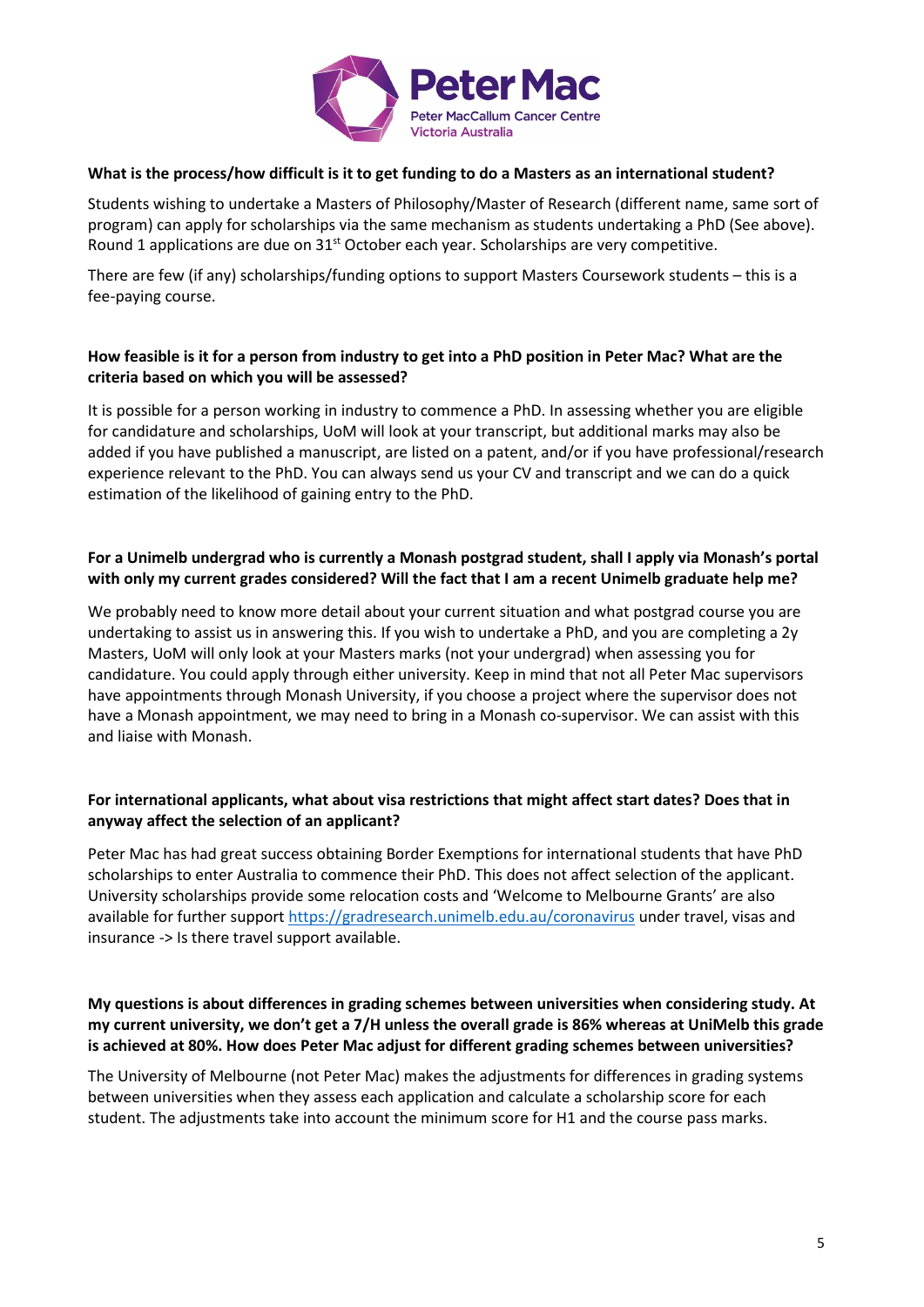

# **Is the university eligibility for a PhD 1/3 of Year 3 bachelor score +2/3 of honours score? Total together above 80?**

Scholarship scoring is complex, and takes in to account the ranking of the university attended, and things like publications, patents, research experience. If you did your undergraduate and Hons at UoM, your score would be 1/3 penultimate year (3<sup>rd</sup> year bachelor) and 2/3 Honours. You could receive bonus marks if you have publications, patents, research experience etc.

#### **Is a first author publication mandatory for students wanting to undertake a PhD at Peter Mac?**

No it is not. Students that do have publications can receive bonus mark/s when being assessed for PhD candidature/scholarships at UoM, but it is not essential if you have high enough grades.

#### **How is WAMnesty influencing Honours and PhD applications?**

In response to the COVID pandemic, a revised method for calculating WAM has been introduced [https://students.unimelb.edu.au/your-course/manage-your-course/exams-assessments-and](https://students.unimelb.edu.au/your-course/manage-your-course/exams-assessments-and-results/results-and-academic-statements/wam)[results/results-and-academic-statements/wam](https://students.unimelb.edu.au/your-course/manage-your-course/exams-assessments-and-results/results-and-academic-statements/wam) . The University will take this in to account when assessing your eligibility for candidature and scholarships.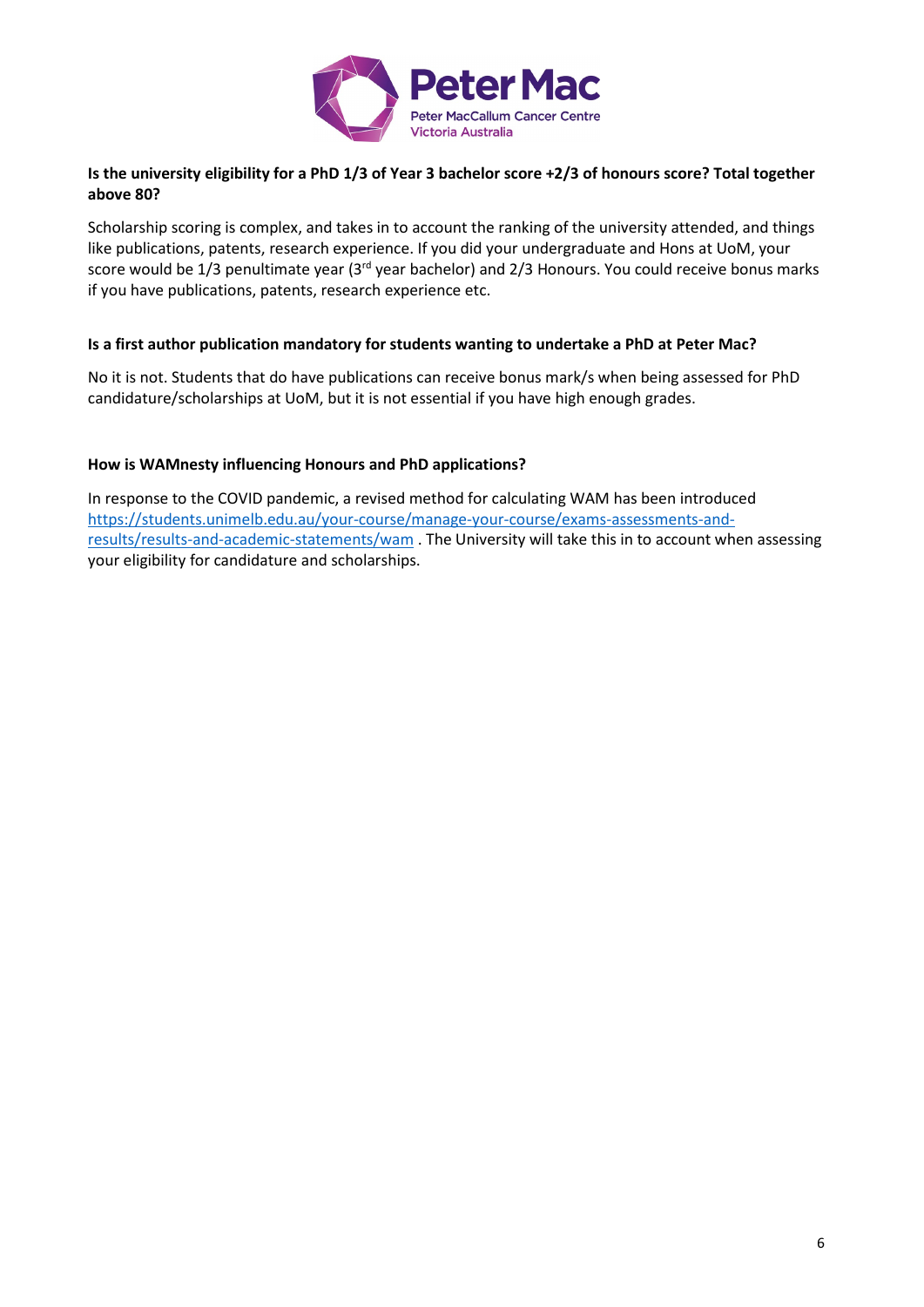

# **FINDING A PROJECT**

All contact details for the supervisors are listed with the project description in our project booklets. You may also look at the Peter Mac website to view the research group pages for the supervisors.

You cannot apply for a PhD or MPhil without a letter of support from your supervisor, so the first step is to find a project.

Contact supervisors, providing your CV and your academic record. Make sure you personalise the email contact – mentioning their names, their project etc. [If you send the same email to everyone, without personalising it, the supervisors are less likely to respond.] Tell them about your background, your interest in their project and ask to discuss it with them.

#### **If we haven't had any experience in cancer research but really like some of the projects available, can we still talk to potential supervisors and apply or are there some basic requirements?**

Supervisors know that students are coming to be trainee researchers, so they don't assume students have experience in cancer research. They will be interested in your understanding of science, what you have studies so far, your willingness to learn and interest in their work. Before you meet them, try to read about their research – even if it is only 1 of their papers. This will show your interest in the research.

#### **What's the procedure for enrolling through universities other than the Melbourne University?**

To enrol through universities other than Melbourne University you need to liaise with the Course Coordinators at those universities and enquire whether they will allow you to undertake your project at Peter Mac. Once confirmed we can liaise with the University to support you through your degree. We have students at Peter Mac who are enrolled through Monash University, Deakin University, Swinburne University, RMIT, ACU, international universities and more.

#### **Can we be from another university and enrol with the UoM for projects at Peter Mac?**

Yes you can, you just need to satisfy the UoM entry requirements for the degree. Alternatively, you may be able to enrol with your current university, if they allow you to undertake the project at Peter Mac.

#### **Some projects are PhD, masters and others are for honours - what is the difference?**

It is important to remember that all projects are designed to help you learn about research – technically and intellectually. Whatever the level, you will be taught how to do the research, supported throughout the degree.

For Honours or Masters Coursework: it is not assumed you have much practical or research knowledge, and you will be gradually taught the skills you need to complete your project

For postgraduate degrees (PhD, MPhil) you will start with some knowledge based on your previous courses, but you will still be given training in basic or advanced research skills as you progress.

When you commence the project, your supervisors will design the research activities, but you will always be encouraged to think for yourself about your project, and make suggestions based on your reading about the research literature and developing knowledge. If you are a PhD student – you will gradually take over the ownership of the project and eventually lead the research direction, with the support of your supervisors.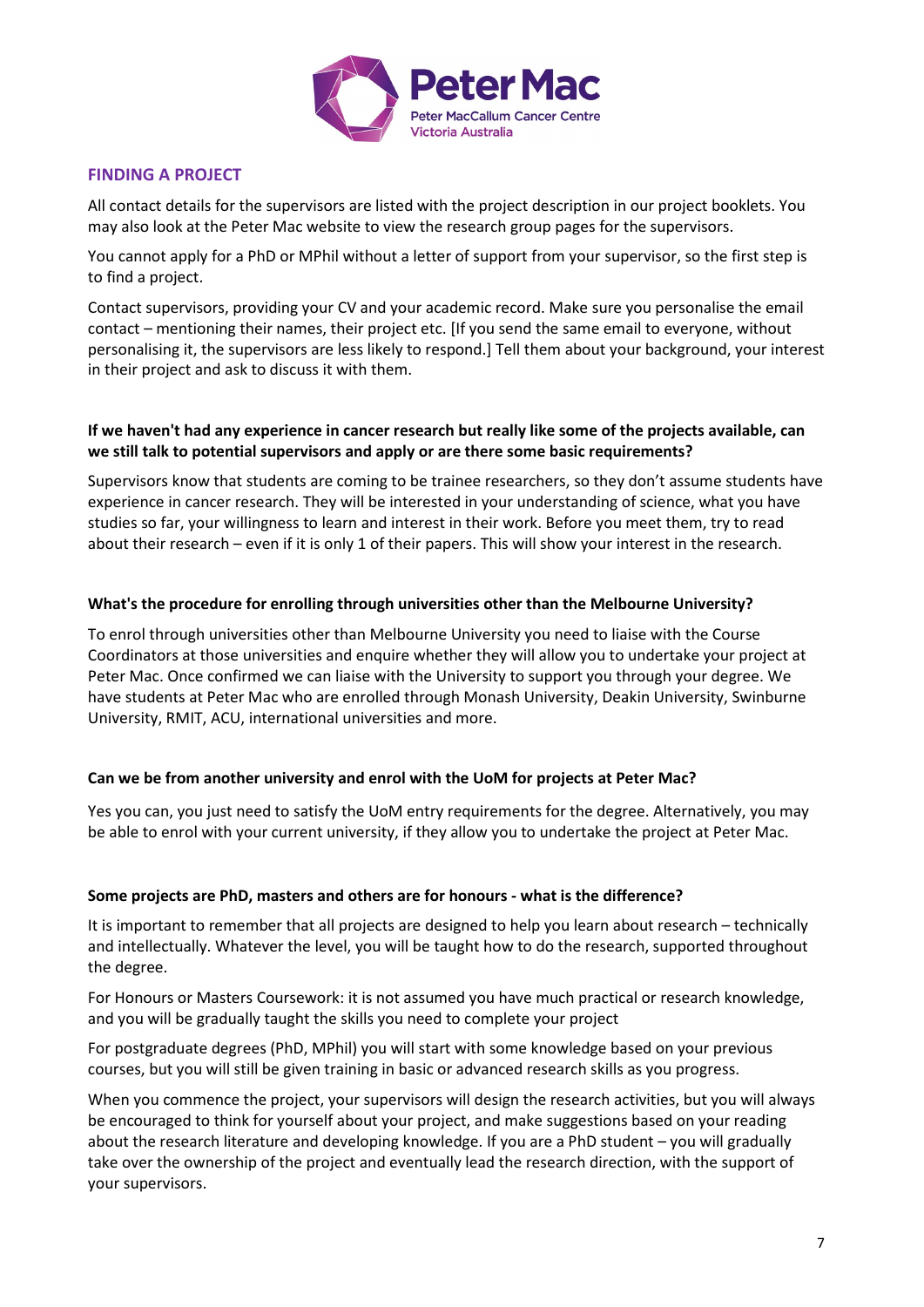

The project length and complexity will increase with the degree. Honours projects will have a more focussed aim, due to the shorter timeframe. A part-time Masters (Coursework) project may be the same as an Honours project due to similar timing but spread across 2 years.

The MPhil or PhD project will be more complex. The MPhil project will look at novel things, but can be more contained within 2 years part-time. The longer PhD project will take some aspects of the project to innovative, riskier levels, aiming to lead to novel findings.

# **If the target student of a project are honours or PhD students, is it possible for them to accept Masters students?**

Some supervisors have indicated they are looking for a masters, honours or PhD student – but they often change their mind. If they like a student and think they will work well on the project they can expand or reduce the project to meet the course requirements/timing.

#### **Is there anyone we can talk to briefly who can assist us with which areas of cancer research we can apply for based on our previous research?**

The best way is to think about which areas of cancer research you should apply for is to think about the research skills you have previously developed, and what skills you would like to develop in the future. It is your research skills and scientific knowledge that you can adapt across to different topics. You must decide which topics you have an interest in.

If you are doing a shorter degree, you can cope with doing a project that is not your passion, as long as you learn about research while you do it.

If you are doing a PhD, you need a project you are excited about, as you need enthusiasm for the project that will carry you through the highs and lows of the research over the  $3 - 4$  years.

# **Is there any PhD project which utilizes the histopathology skills of the PhD student?**

Many of the PhD projects undertaken by students at Peter Mac utilize histopathology skills. Peter Mac has a Centre for Advanced Histology and Microscopy that underpins a multitude of cancer research projects at Peter Mac and houses four core platforms; histology, optical microscopy, electron microscopy and image analysis. Some students are based in our Molecular Pathology department for projects that are even more closely related to histopathology methods.

Talk to supervisors about what methods will be used in the project. Some supervisors are able adapt a project to incorporate specialist skills that a student has previously developed – if relevant to the overall project directions.

# **Should you do your PhD in the same lab where you did your honours? Or is it more beneficial to change the laboratory, so that you could have the possibility to learn new techniques and skills?**

This really is up to the individual. The key thing is really to ensure that you are working in a lab that is a good fit in terms of the research project, supervision and lab environment. Many students will remain in the same lab, working in a similar research area. They can then use the skills/techniques they have learnt during Honours and have a head start, to hit the ground running in their PhD. At the same time, it can be valuable to change labs to learn new skills. Once completing the PhD, students are encouraged to postdoc in a different lab to learn new skills and broaden their research experience.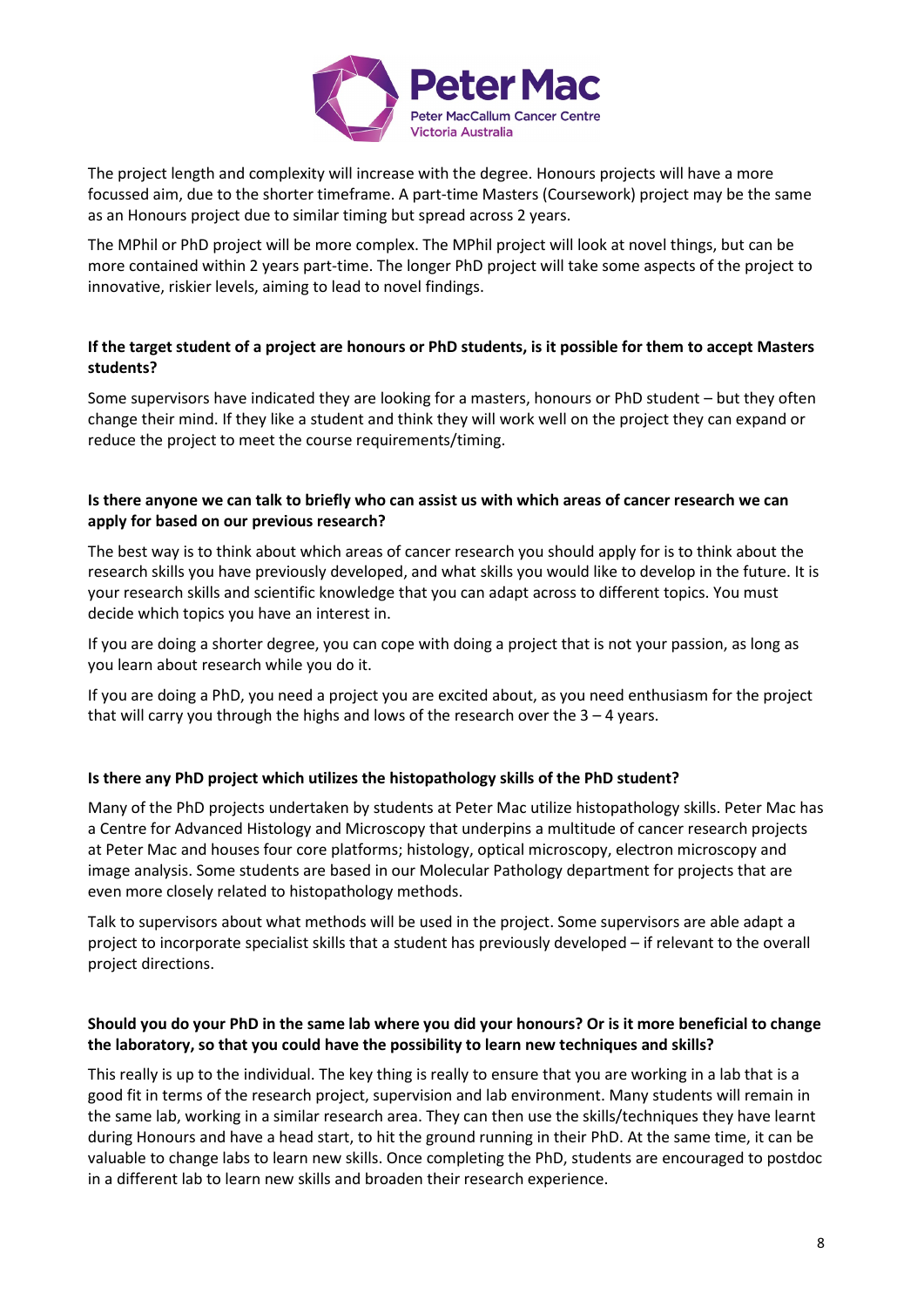

# **I was wondering which of the Australian universities are considered equivalent to Melbourne University? How would be the process if I want to apply for one of these universities?**

The University of Melbourne is one of the top 8 universities in Australia - referred to as the Group of 8 [\(https://go8.edu.au/\)](https://go8.edu.au/). The University of Melbourne is ranked 2<sup>nd</sup> in Australia. In Melbourne, there is also Monash University that is ranked  $6<sup>th</sup>$ .

You will need to look at the university websites to find out the specific requirements for the university, however they will all have similar expectations:

- H1 equivalence for entry into a PhD
- Need to be competitive for a university scholarship
- Support of a supervisor for a project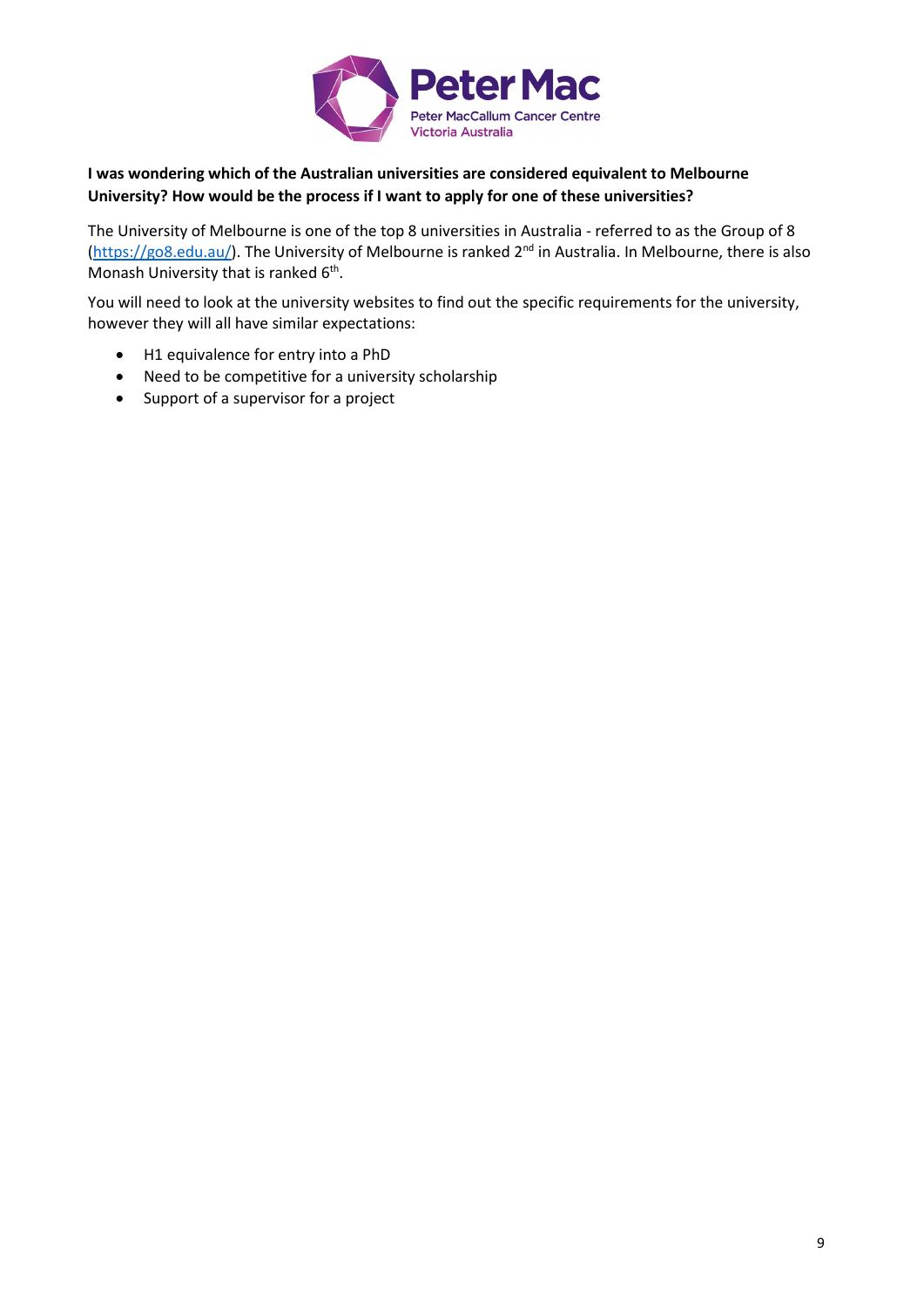

# **COMPREHENSIVE CANCER PhD PROGRAM**

# **Can I participate in the VCCC PhD program opportunities if I study cancer but don't qualify for the VCCC PhD Program?**

Whilst only PhD students undertaking their PhD studies in VCCC partner organisations can officially join the CCPhD Program, we do open up a lot of our events to anyone interested to participate (eg Topics in Cancer Seminar Series, Methods in Cancer Seminar Series, Chat with a Nobel laureate, Grand Debate). We promote these events through the VCCC, you can sign up to their communications at this link https://vcccalliance.org.au/contact/subscription/

# **SCHOLARSHIPS**

#### **Are scholarships available? How do we apply for them, when do we find out if we have received them?**

University scholarships are highly competitive. Although PhD candidature requires H1 minimum (score of 80 minimum), scholarship scores are usually mid-high 80s.

Scholarship scores are mainly based on marks from your academic transcript. Any non-course related research experience (> 1 year) or publications are also taken into account.

Scholarships are offered in rounds. It is important to try to submit an application in Round 1 as the largest number of scholarships are awarded in that round. Applicants usually hear of success or not by early January, but notification of success can roll out over a longer if processing of results is later. If you are not successful in that round, your application will again be considered in the next round – you do not have to reapply for round 2.

Peter Mac also has a competitive scholarship "the Peter Mac Foundation Postgraduate Award". This is open to local students and any international students who have previously completed a degree in Australia (eg undergraduate, Honours or Masters degree). Full details of this award and the application process are available on our website.

# **When do the round 2 and onwards PhD scholarship applications close? Honours thesis at unimelb are due around October 25 and that leaves barely any time to make a pivotal decision like undertaking a PhD.**

Round 2 applications close 31 January 2022, round 3 close 13 May 2022. Some students elect to work as a research assistant for the year following their Honours, then apply for a PhD. It is important to ensure you are happy with the lab and supervisor you elect to apply with.

# **For students finishing their honours or Masters next year in June/July, when is the due date to apply for a PhD scholarship? Is it 31st October, 2021, or is it some date next year?**

If you complete Honours in June 2022, you would be looking to apply by 31 October 2022 to commence in 2023. The final round of University scholarship applications for 2022 are due 13 May 2022.

#### **Nobody gives me a chance because I am not competitive for a scholarship. I come from a developing country, and I have RA experience as well as multitude of publications. What do you think I should do?**

In addition to applying for University scholarships, students from developing countries are eligible to apply for a different scholarship program run by the Australian Government. The following website provides full details of the Australia Award Scholarships and the participating countries. Note that the closing date for applications is 30 June for a PhD to commence in the following year.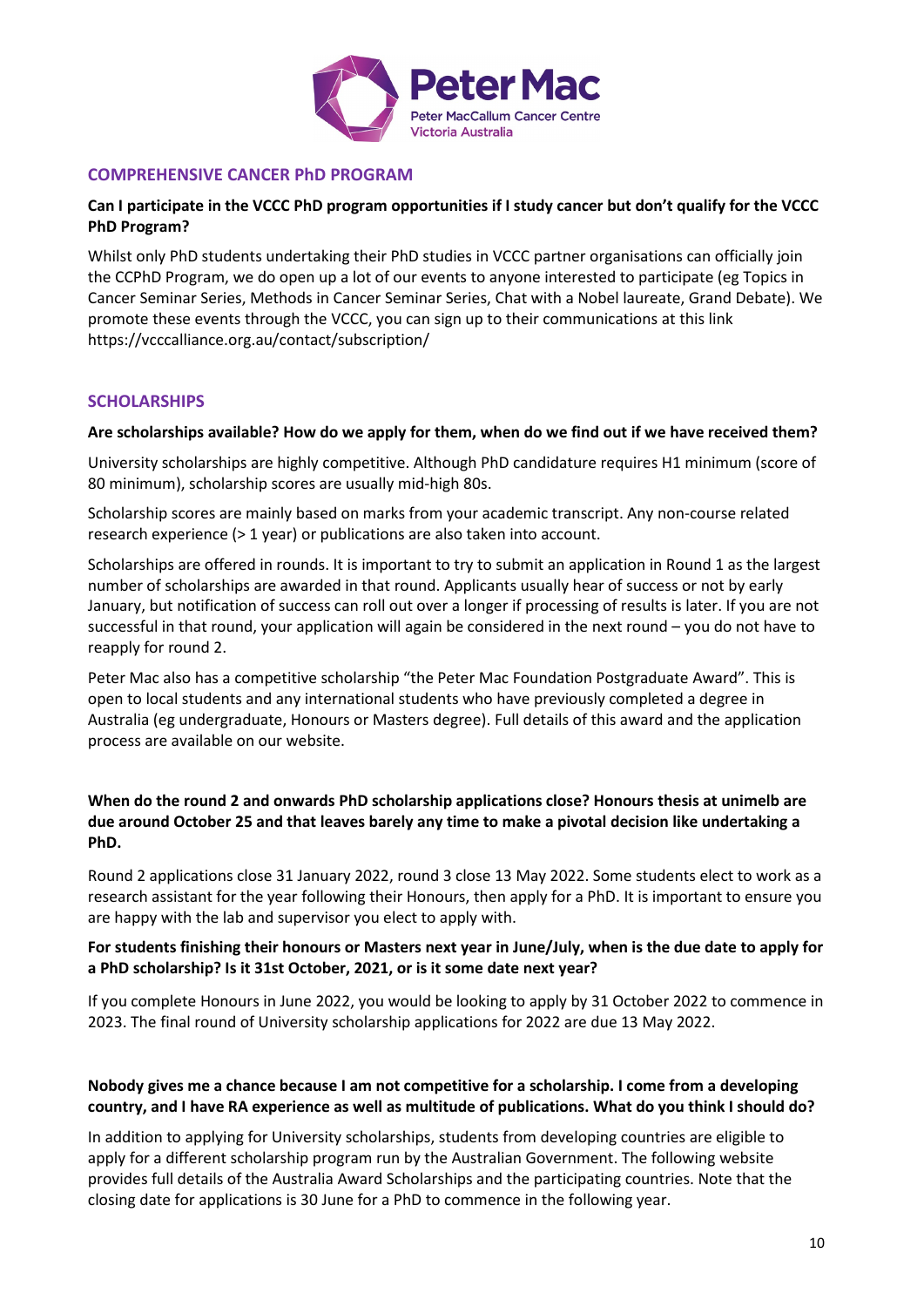

#### <https://www.dfat.gov.au/people-to-people/australia-awards/Pages/australia-awards-scholarships>

#### **Is it possible to apply for scholarships and a PhD with an international undergraduate degree?**

Yes it is. The scoring of international scholarships is complex and takes into account the ranking of the international undergraduate university. Contact our team and we can estimate the likelihood that you will be competitive in your application.

#### **As a student from a different university to unimelb (ACU) would I stand a better chance for acceptance by enrolling through unimelb instead or will it not matter where I enrol?**

Most universities have similar scholarship scoring rubrics but there can be small differences. Many supervisors at Peter Mac do not have affiliations with universities other than unimelb, in these cases, a co-supervisor with an appointment at the selected university may need to be brought in to the supervisory team. Please make contact to discuss your specific circumstances.

#### **Does Peter Mac have connections or opportunities with Oxford University?**

Researchers at Peter Mac collaborate with a large number of universities. A number of our students participate in joint PhD Programs. Upon completion their joint PhD will be recognised by two testamursone from each partner university. We currently have students participating in joint PhD programs with Bonn University (Germany), University of Toronto (Canada) and University of Manchester (UK).

[https://research.unimelb.edu.au/graduate-research/your-research-options/international-joint-phd](https://research.unimelb.edu.au/graduate-research/your-research-options/international-joint-phd-opportunities)[opportunities](https://research.unimelb.edu.au/graduate-research/your-research-options/international-joint-phd-opportunities)

#### **APPLYING FOR RESEARCH ASSISTANT JOBS**

If you are a graduate of a masters or honours degree, you can apply for research assistant roles at Peter Mac (or any other institute) through their career/recruitment page, where positions are advertised. Positions are also usually advertised on Seek or a similar career website.

#### **Are there opportunities for med students (who have done biomedical honours) to become research assistants? How should we seek out these opportunities?**

See the answer above – all research assistant positions are advertised through our recruitment pages.

Most medical degrees include a research placement component. For example Peter Mac hosts students undertaking the University of Melbourne Medical Doctorate Research Project which is a formal requirement of the medical degree.

#### **For those who are current medical students, are there any ways to get involved in a research as an assistant (i.e. not as honours/PhD students)?**

Current medical students can participate in the MDRP program and complete a research project in their 3<sup>rd</sup> and 4thyear of the Doctor of Medicine [https://medicine.unimelb.edu.au/study/current-student-](https://medicine.unimelb.edu.au/study/current-student-resources/md-students-resources/md-researchproject)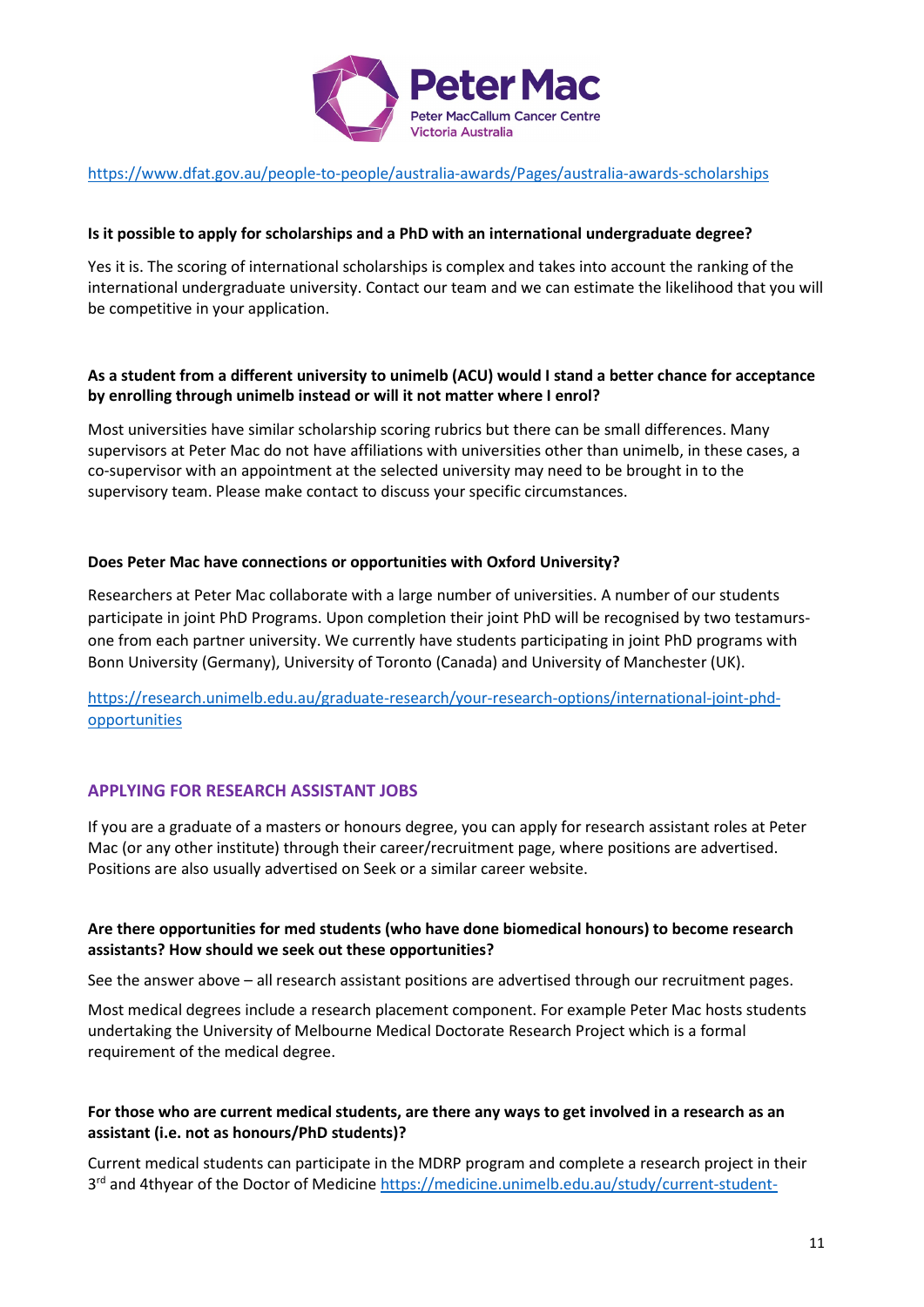

[resources/md-students-resources/md-researchproject](https://medicine.unimelb.edu.au/study/current-student-resources/md-students-resources/md-researchproject) . Some medical students apply for part time research assistant positions and are successful in their applications.

#### **GAINING EXPERIENCE THROUGH PLACEMENTS AND INTERNSHIPS**

#### **Does PeterMac offer summer internship programs?**

Yes- we offer a paid 6 week summer scholarship program for undergraduate students who are currently enrolled in an undergraduate degree in Science, Applied Science, Biomedical Science, medicine or similar tertiary course. Students should have a minimum of 3 years undergraduate study completed by the end of the year of application. Students can undertake research projects in areas as diverse as cancer immunology, cellular biology, cancer genomics, genetics and bioinformatics. Students receive a tax-free payment of \$250 per week (5 working days). The program is a great way for students to get involved in real-life biomedical research, and to get inspired about cancer research at postgraduate level and beyond.

Applications for summer 2020-2021 have now closed.

**Is voluntary training available for students who are graduating at the end of this year? Personally, I feel like my WAM has pulled me back but I hope to gain more experience in lab at PeterMac.**

Whilst our 'work experience' program is only open to secondary school students, research placements or internships (unpaid) are available for university students when it is a formal course requirement. If you are graduating at the end of this year, our summer internship program would have been a good opportunity (applications now closed).

If you are still studying, look at your subject options to see if there are any placement or research-related subjects you can participate in. Once you have the details you can contact research groups at Peter Mac (see details in our project booklet) to see whether they are open to taking on placement students.

#### **PETER MAC STUDENT RESPONSES**

#### **Do you find flexibility in working hours around the lab and your ability to work early or late?**

Yes - while expectations may vary from supervisor to supervisor, in my lab students/staff generally set their own schedules and work the hours they need to get their work done. For example, I prefer to start a little later and work later, while others prefer coming in very early in the morning.

*NOTE: This flexibility is common across all research groups, with flexibility in research time and hours worked out with guidance from supervisors. Remember these are full-time and demanding degrees, and allow little time to commit to paid work outside of the research degree.* 

#### **What is one thing you learnt whilst doing honours that you didn't learn in undergrad?**

One thing I learnt is that things often don't work! Learning how to troubleshoot problems and optimise techniques is a big part of science and makes it all the more rewarding when things finally do work. I learnt that it's important to take things in your stride and not get too disheartened when things don't go the way you expect them to.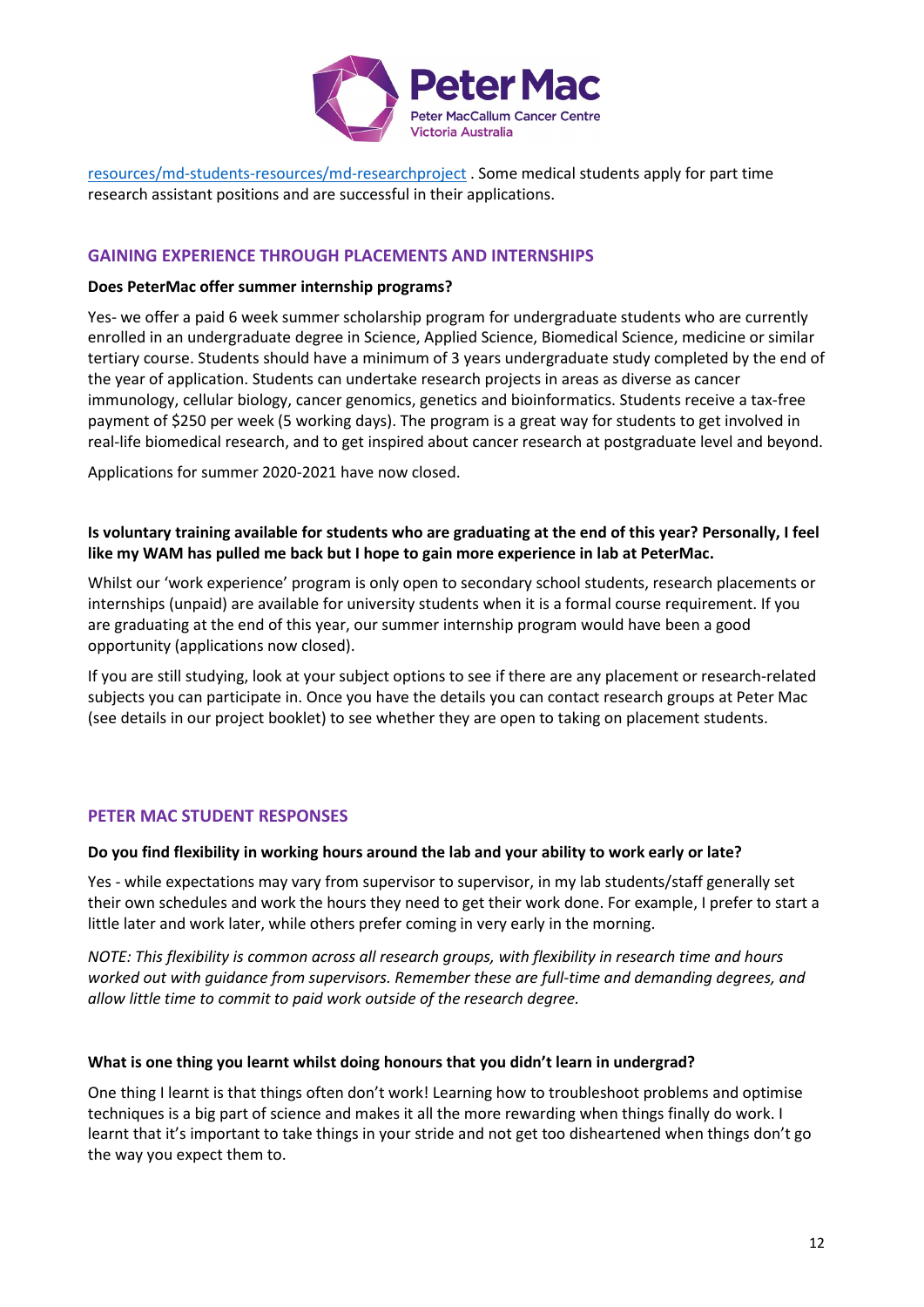

# **I'd love to know what major everyone took, and if you tried to pick a major that related to an area of research that you wanted to go in to?**

Student 1- I essentially chose to major in the department of biochemistry and molecular biology (BCMB) in my third year of university because I loved the 2nd year lab subject BCMB20005 Techniques in Molecular Science. Hence, I went on to do BCMB30010 Advanced Techniques in Molecular Science and later BIOM30003 Biomedical Science Research Project in my third year. For my Honours year, I did not choose my area of research based on my major. Instead, I chose a project based on interest, supervisor and lab dynamics. However, I undertook my Honours year under the BCMB department instead of the Pathology Department when given a choice. This was because I appreciated how organised the BCMB department was as datelines were always outlined at the beginning of the semester, what was expected was clear and support was provided. From experience, I can say that the coursework implemented during Honours under the BCMB department was helpful in aiding me succeed during the year.

Student 2- I personally have a MSc degree in organic chemistry, but I then decided to get into molecular biology. My take on this would be trying to pick a major you will enjoy, there is always time and many chances to experience different things throughout your academic and/or professional career.

#### **What made you decide to pursue a PhD and what advice would you give someone who is considering either doing a PhD or going into the work field? \*I am a recent Honours grad**

Student 1- It took me a few years after completing my MSc to start my PhD; this is because I wanted to explore what biomedical research had to offer before committing to a PhD program. I think that PhD gives you a set of soft skills (organization, planning, time management, etc.) that are extremely useful in any type of career path afterwards. Additionally, a PhD title is recognized and well valued globally, opening a range of professional opportunities. For me, the decision was fairly easy, as I have always loved daily labresearch.

Student 2- After Honours, I worked as a research assistant which was a fulfilling role where I learnt new skills and focussed on helping others in the lab with their experiments. However, with time, I found that I was wanting to drive my own research and make my own contributions to the field, which was I decided to pursue a PhD. This next step in my career progression seemed natural, and I am hoping that the PhD would open new doors and opportunities for me in the future.

Deciding on whether to do a PhD or going into the work field would depends on what your goals are. If you are unsure about choosing science or academia as a career, perhaps working as a research assistant for a bit would help you solidify your decision. Working after Honours would also be great for boosting your resume, finances as well as getting a few more publications. However, doing a PhD is an investment on yourself, and you will reap the rewards in terms of career growth and self development.

#### **How did you choose to study at Peter Mac?**

Initially, I was drawn in by the facilities that Peter Mac has when attending one of the tours during open day. Later when I joined the summer studentship program, I grew to love the work culture at Peter Mac and the environment that I was in. Furthermore, I absolutely enjoyed the research that I was doing with my lab, which solidified my decision to do my Honours there. In addition, Peter Mac is at the heart of the biomedical precinct which facilitates collaborative work. Lastly, Peter Mac is unique whereby it is a comprehensive centre for both cancer patients and research which puts the importance of our research into perspective.